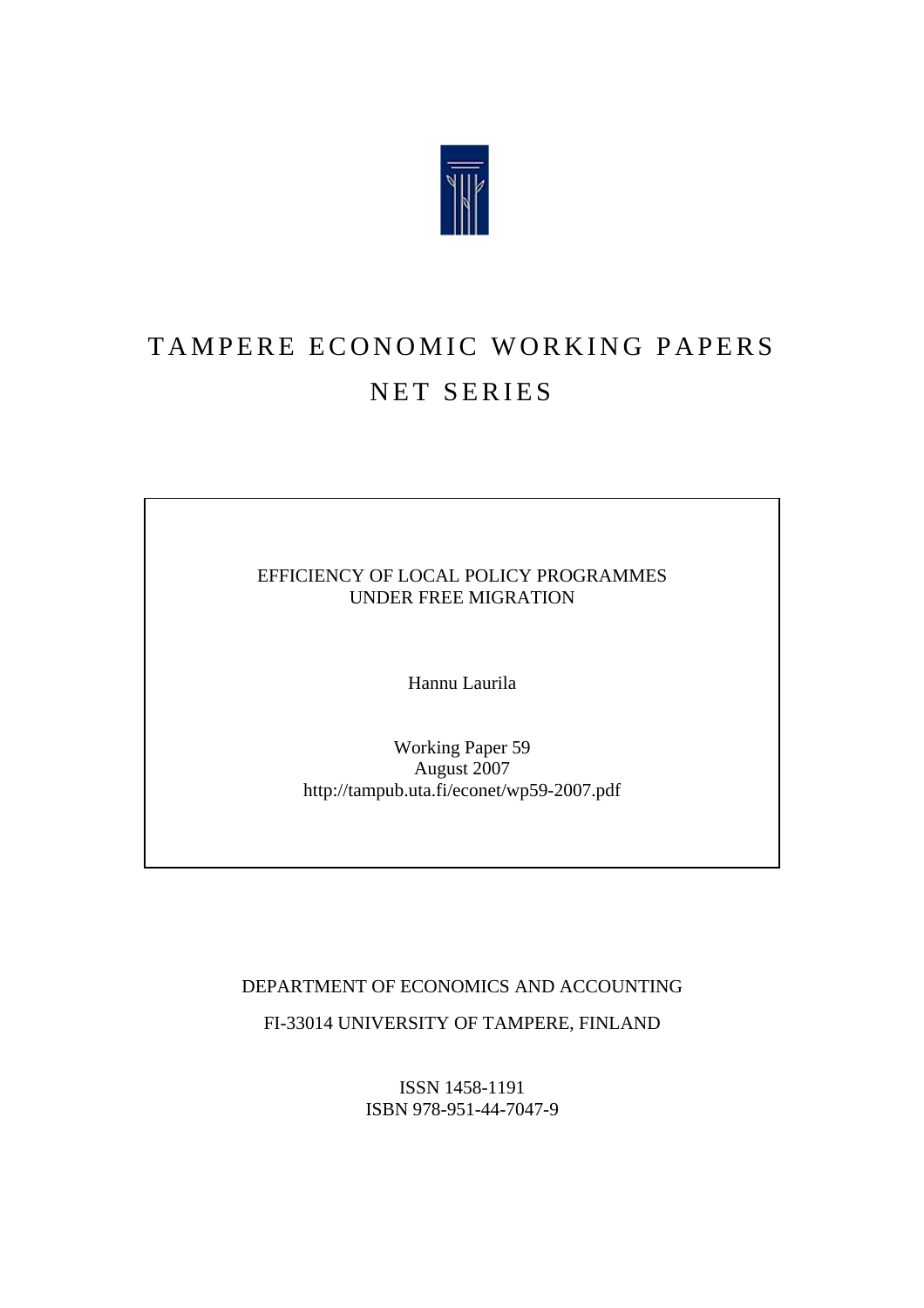## Efficiency of Local Policy Programmes under Free Migration

#### 30.8.2007

#### Hannu Laurila

#### Department of Economics and Accounting FI-33014 University of Tampere

*Abstract: A Neo-Keynesian macroeconomic model is constructed to examine the efficiency of a local taxtransfer programme under free migration. An application of the Adaptive Expectations Hypothesis is used to describe people's perceptions of the programme. It is shown that fair programmes with no effects on local welfare have no effect on migration either thus being efficient in the long term. In the short term, false perceptions concerning the repayments make the programme unfair. Migration enforces the excess burden of an unfair programme, but gradual correction of the perceptions eventually mitigates the effects to zero.*

*Key words: AEH, fair/unfair policy plan, tax competition JEL classification: F22, H73*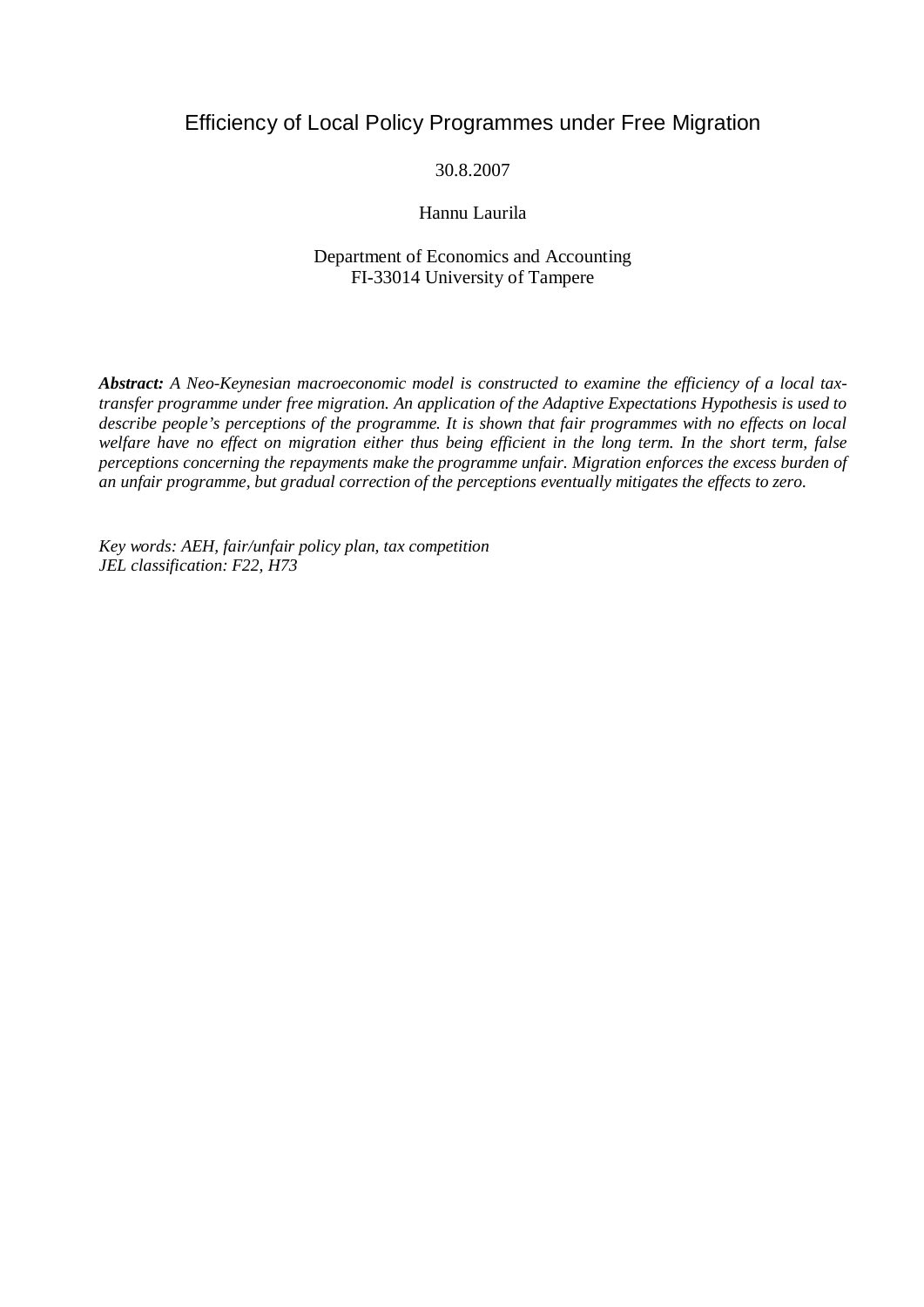## **1 Introduction**

It is a well known fact that taxation affects economic incentives thus eroding the tax base and causing inefficiency in the economy. Another fact is that the incentive effects concern also migration, which is a key determinant of local welfare. The interplay of taxation and migration can ultimately lead to the so-called race-to-the-bottom tax competition, which draws the public programmes to the minimum everywhere.

The above vision, broadly based on microeconomic partial equilibrium analyses, can be completed by considering also the expenditure sides of local policy programmes and by approaching the issue from the aggregate point of view. A first-hand intuition from this perspective is that if the taxes are fully compensated by public provision so that local welfare remains unaffected, the policy should be efficient and there should thus be no effects on migration either.

This paper investigates the efficiency of local policy in a neo-Keynesian macroeconomic model with migration. A general tax-transfer programme is introduced, and its effects on local market conditions, migration and welfare are studied. The analysis focuses on the short-term adjustment caused by the introduction of an actually fair policy programme. The Adaptive Expectations Hypothesis (AEH) type rationale concerning the anticipated nature of the programme is applied.

The paper proceeds as follows. Section 2 presents the model of a local macroeconomy, called henceforth a locality, and describes the tax-transfer programme. Section 3 presents the graphical treatment of the effects of the programme with AEH interpretations and Section 4 adds the possibility of free migration. Section 5 concludes.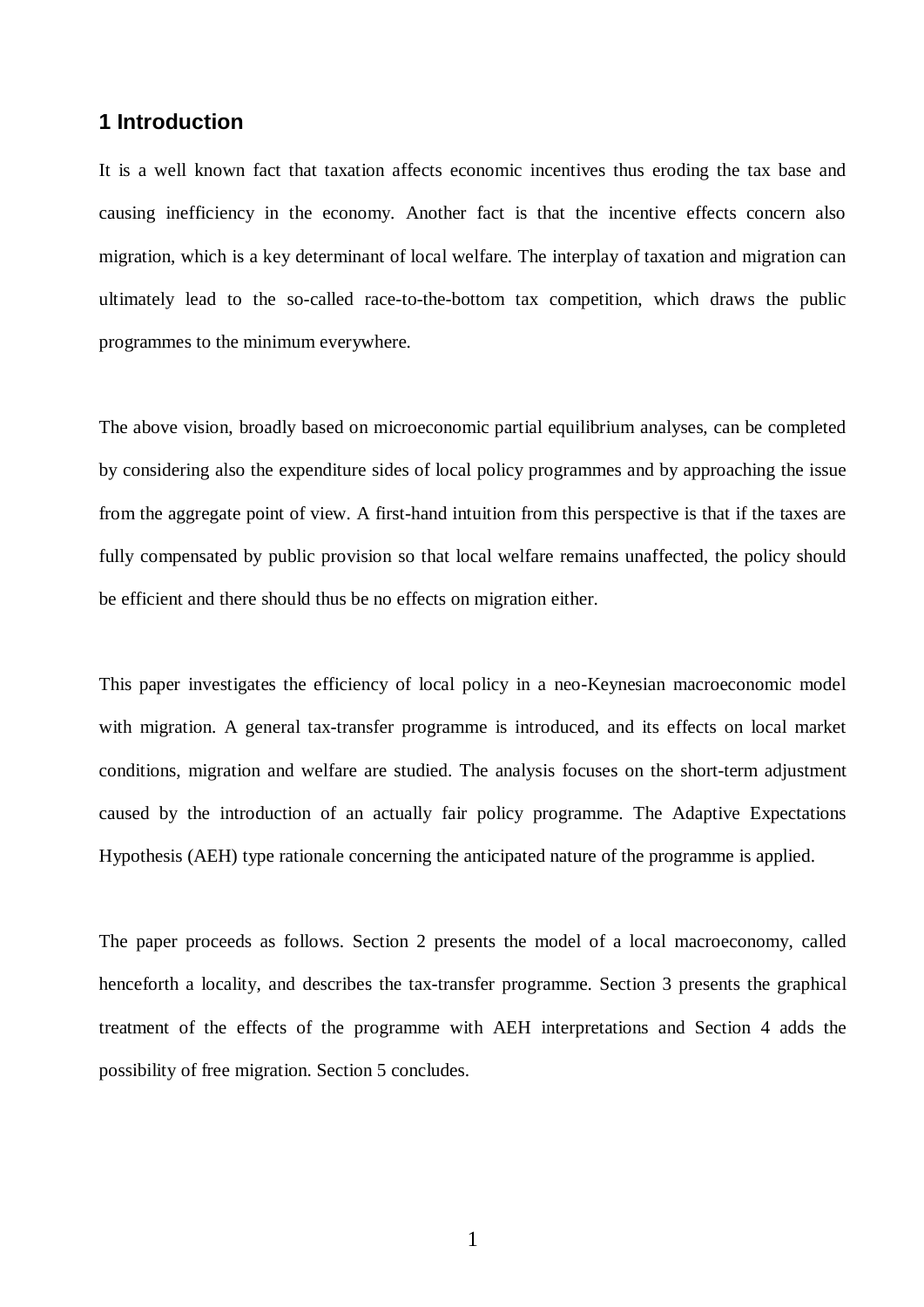#### **2 The model**

The basic model is an elaboration of the seminal neo-Keynesian macroeconomic model (Brown & Jackson, 1978, p. 286-294; Heijdra & van der Ploeg, 2002, p. 8-12; Laurila, 2004). In the model, output is given by the production function

(1)  $q = f(L,K)$ ,

where the capital stock *K* is constant in the short term and production depends on the use of labour, measured in terms of labour time units *L*. The standard neoclassical assumptions apply, namely constant returns to scale and  $f_1 > 0$ ,  $f_1$ ,  $f_2 \ge 0$ ,  $f_1 \ge -f_2$ ,  $\ge 0$ . Define the short-run profits in the firm sector as  $\pi = pq - wL$ , where p is the market price and w is the market reward for labour time. Recalling (1), competitive profit maximization with respect to labour use yields

(2) *w = pf<sup>1</sup>*

for the demand for labour in the locality, written in terms of nominal wages. Function (2) says that the demand for labour equals the market value of the marginal product of labour and, following from the assumptions of (1), the demand curve is unambiguously downward sloping. Labour supply derives from the households' utility maximization problem

(3) Max 
$$
U(q, 1-L)
$$
 s.t.  $(1-t)wL = (1-s)pq$ ,

where the budget constraint is affected by a local tax-transfer programme that imposes a proportional tax *t*,  $0 \lt t \lt 1$ , on labour income and yields transfers to the consumers as a price subsidy of rate  $s$ ,  $0 < s < 1$ . Literally, the subsidy is received in monetary terms so that the local government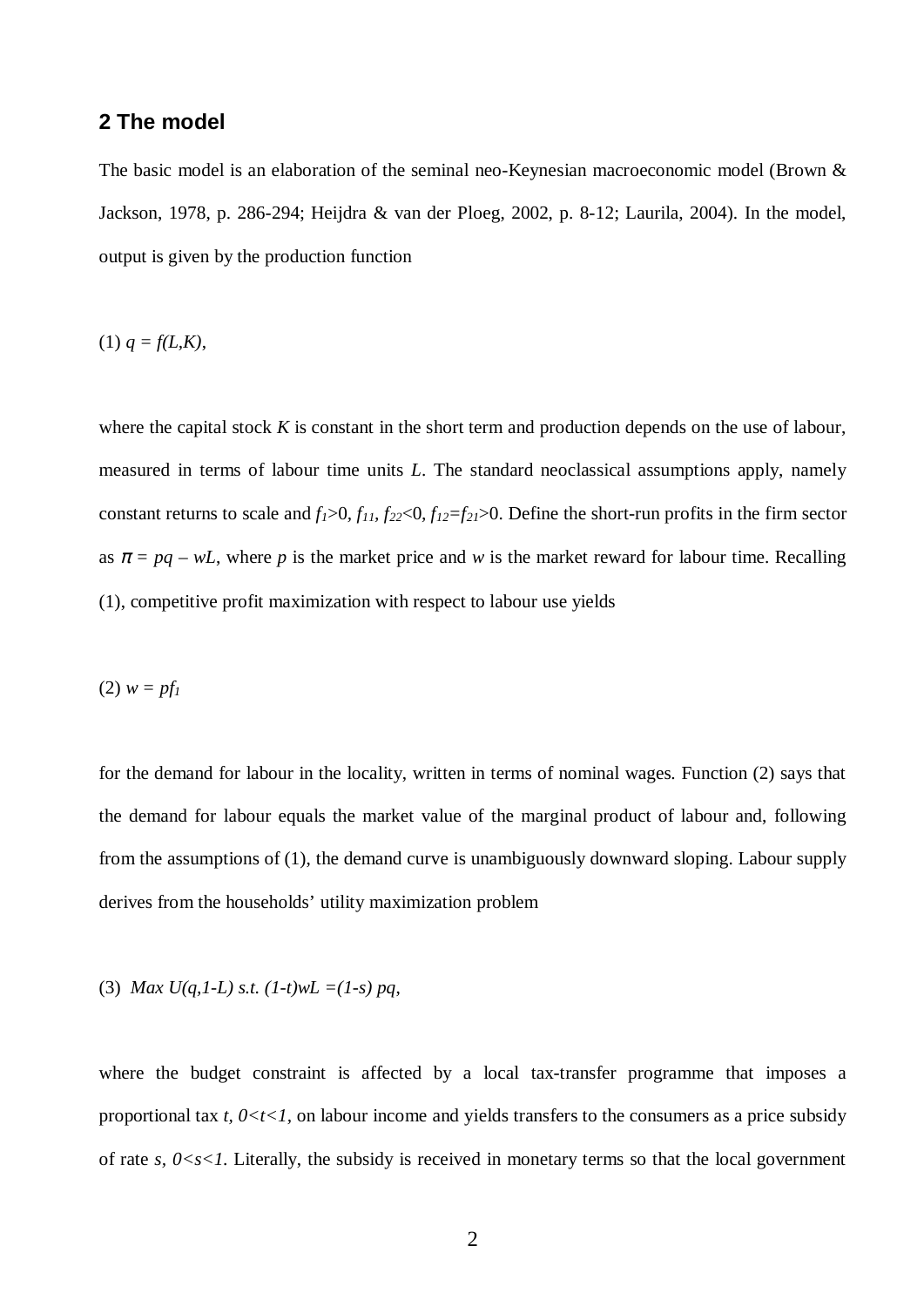pays *s* to the producer, but it can as well be given in kind to the taxpayers so that they receive free public goods against the real value of *s*. If so, the programme reflects the share of local public provision while the firms take care of the remaining private part. In any case, the net nominal wage for the workers is *(1-t)w*, and the net consumption price level is *(1-s)p*. Solving problem (3) with respect to time use yields implicitly the following labour supply function:

$$
(4) \t w = \frac{1}{\alpha} pg(L),
$$

where  $g(L)$  describes the valuation of time. Assuming that  $g' > 0$  is to say that the substitution effects dominate the income effects thus making the labour supply curve upward sloping.

In the function (4),  $\alpha = (1-t)/(1-s) > 0$  is the implicit rate of return (or the repayment rate) of the programme. In a *fair tax-transfer programme* the wage taxes are fully compensated to the taxpayers so that  $t=s$  and  $\alpha=1$ . Thus, the repayment rate of the programme is one-to-one, and the workers' real wage  $\omega = (1-t)w/(1-s)p$  remains unaffected. The social justification for a fair policy programme may well be questionable, but the question is quite irrelevant as to the purposes of this paper.

Under a *sub-fair tax-transfer programme t*>*s* and  $\alpha$ <*l* so that the repayment rate of the programme is less than one-to-one. A programme may be sub-fair because of redistributive aims or other such policy goals, or because it creates negative externalities to the workers. The programme can also end up sub-fair because of administrative or other transaction costs or due to inefficient public procedures. Furthermore, people may be myopic and have false short-term expectations concerning the repayment rate of the programme. On the longer run, though, the expectations may be gradually corrected in the spirit of the AEH. The last explanation is taken here into closer consideration.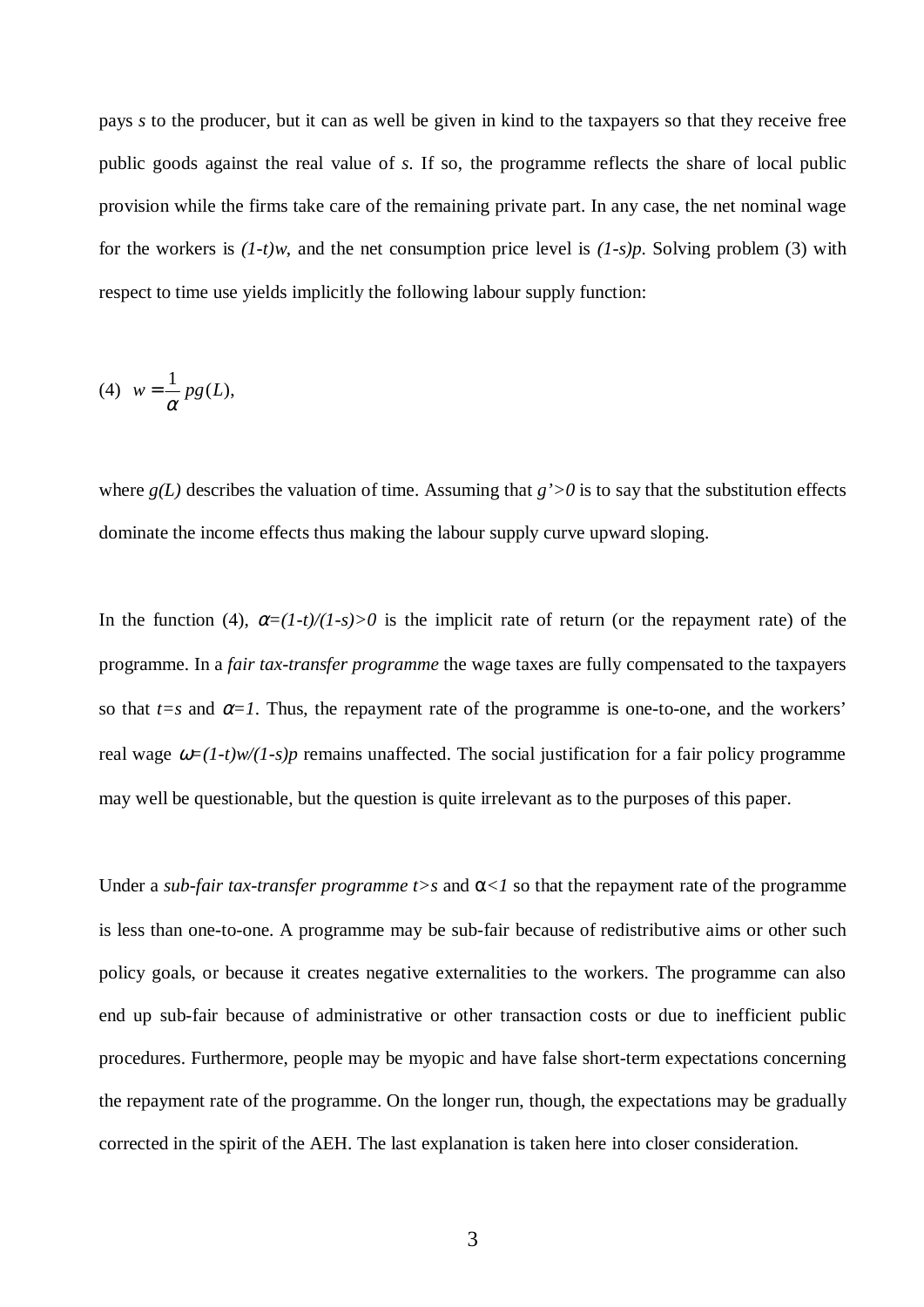In a *super-fair programme*  $s > t$  and  $\alpha > 1$  saying that the repayment rate is higher than one-to-one. This might be reasoned again by redistribution, by positive externalities from the policy or by overoptimistic expectations regarding the repayment rate. Technically, the case is a mirror image of the sub-fair case, but some stability problems in the goods market may arise. The original AEH explanation does not consider this case at all (Heijdra & van der Ploeg, 2002, p. 31-35).

Given the constant capital stock, the production function and the labour market determine the equilibrium output (aggregate supply) of goods in the economy. Under a fair programme with  $\alpha=1$ equations (2) and (4) say that aggregate supply is invariant to prices so that the long-term aggregate supply curve is vertical in *q-p* space. Exogenous changes, say, in the capital stock shift the vertical curve horizontally.

On the short term, when  $\alpha$  may differ from 1, the aggregate supply curve is not vertical. This can be seen by totally differentiating functions (1), (2) and (4) and evaluating at  $\alpha=1$ . The effect of the programme on employment  $\partial L/\partial \alpha = -g(L)/(f_{11} - g') > 0$  says that a rise/fall in the repayment rate makes the labour market equilibrium shift outwards/inwards along the labour supply curve. The respective effect on production  $\partial q/\partial \alpha = f_1 \partial L/\partial \alpha > 0$  says that, for a given capital stock, the higher/lower the repayment rate of the programme the higher/lower the short-term output of the economy. The effect on workers' real wage is obvious. The effect on the employers' real wage  $\partial \omega / \partial \alpha = f_{11} \partial L / \partial \alpha < 0$  says that the employers face a fall/rise in the real wages because of the induced rise/fall in labour supply. Note that the aggregate supply schedules are somewhat unconventional in this model, because the firms and the workers face different market parameters.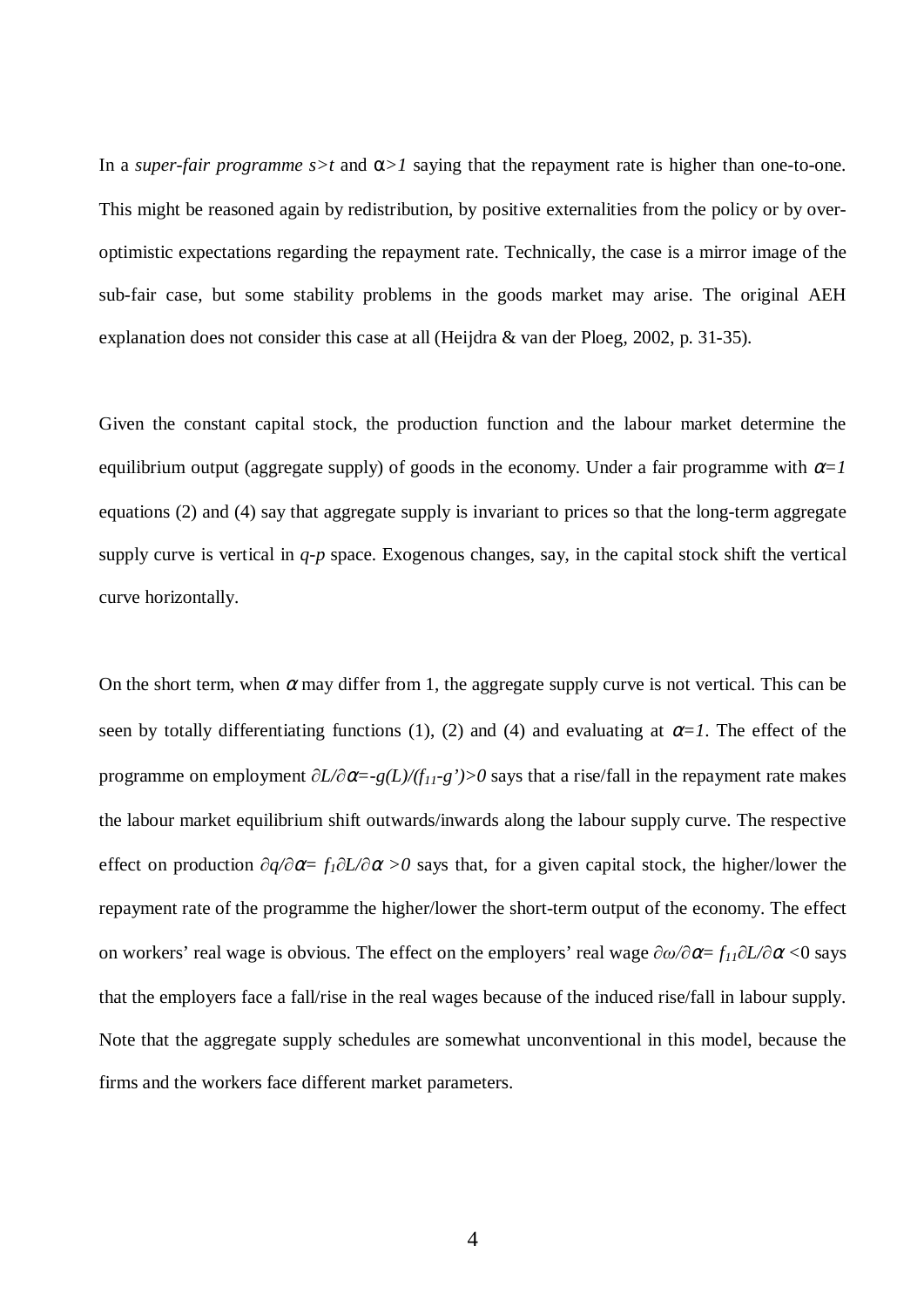The demand side conditions of the economy are determined by the Keynesian IS-LM model. The equilibrium of the real side of the economy, the IS curve, is given by

$$
(5) \quad q = c(q^D) + i(r),
$$

where *c* is consumption determined by consumers' disposable income  $q^D$ , and *i* denotes investment determined by the market interest rate *r*. By assumption,  $c$   $>$  0 and  $i$ ' $<$  0 so that the IS curve declines in *q*-r space. By the budget constraint in (3),  $q^D = \alpha L w / p$  implying that a rise/fall in the repayment rate  $\alpha$  shifts the IS curve outwards/inwards. The monetary equilibrium of the economy, the LM curve, is given by the money market equation

(6) 
$$
m/p = l(q,r)
$$
,

where the left side is the real supply of money (the amount of nominal money *m* deflated by the price level), and the right side is the demand for money deriving from transaction use determined by *q*, and from inter-temporal use determined by the market interest rate *r*. By assumption,  $l_q > 0$  and  $l_r$ <0 so that the LM curve is upwards sloping in *q-r* space. Changes in nominal money and/or in prices affect the amount of money, manifesting in outwards and inwards shifts of the LM curve.

Totally differentiating (5) and (6) and manipulating yields the following expression for the AD curve:

$$
(7) \quad \frac{dq}{q} = \frac{1}{q} \frac{l_r}{l_r + i' l_q} \left[ c' q^D \left( \frac{dL}{L} + \frac{dw}{w} - \frac{dp}{p} + \frac{d\alpha}{\alpha} \right) + \frac{i'}{l_r} \frac{m}{p} \left( \frac{dm}{m} - \frac{dp}{p} \right) \right].
$$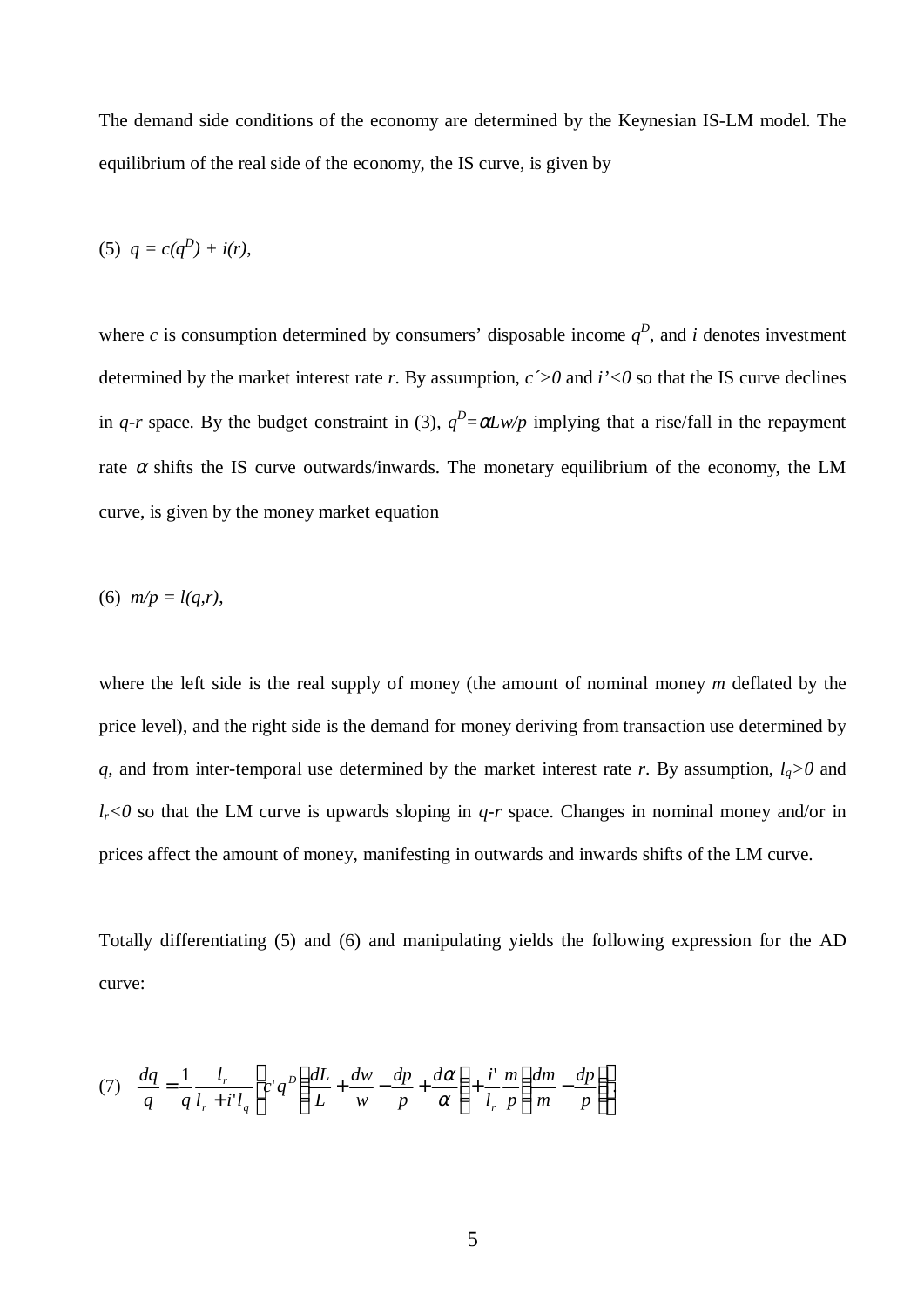Expression (7) states, first, that the AD curve is falling in *q-p* space. Second, exogenous increases in employment, real wages and real money supply shift the AD curve outwards and vice versa. Third, since  $d\alpha/\alpha = ds/(1-s) - dt/(1-t)$ , higher/lower taxes shift the AD curve inwards/outwards, whereas the effects of changes in the transfers are read rightwards/leftwards along the AD curve.

### **3 The effects of the programme**

The macroeconomic equilibrium is produced by the simultaneous price adjustment in the goods and labour markets. Figure 1 illustrates the adjustment. Panel I includes the labour market in the northeast quadrant, the production function in the southeast quadrant, the aggregate goods market in the southwest quadrant and the real wage in the northwest quadrant. Panel II includes the IS-LM model with its connection to the aggregate demand curve on the right side quadrant, which replicates the southwest quadrant of Panel I of the Figure.

#### (Figure 1 about here)

In Panel I of Figure 1, the labour market equilibrium  $e_0$  corresponds to nominal wages  $w_0$  and prices *p*<sub>0</sub>, which give  $w_0/p_0 = \omega_0$  for the equilibrium real wage. Employment is  $L_0$  and production is  $q_0$ . The aggregate supply is presented by the vertical graph  $AS<sub>0</sub>$  in Panels I and II. Note that it is the aggregate demand curve  $AD_0$  that sets the equilibrium price level at  $p_0$  so that the goods market is initially in equilibrium at point  $\varepsilon_0$ .

Introduction of the programme imposes a tax wedge *tw* in the labour market, and splits labour demand into two curves  $D_0$  and  $D_1$ . The former depicts the gross wages for the firms determined by the marginal physical product of labour, and the latter gives the net wages for the workers. The *D<sup>1</sup>*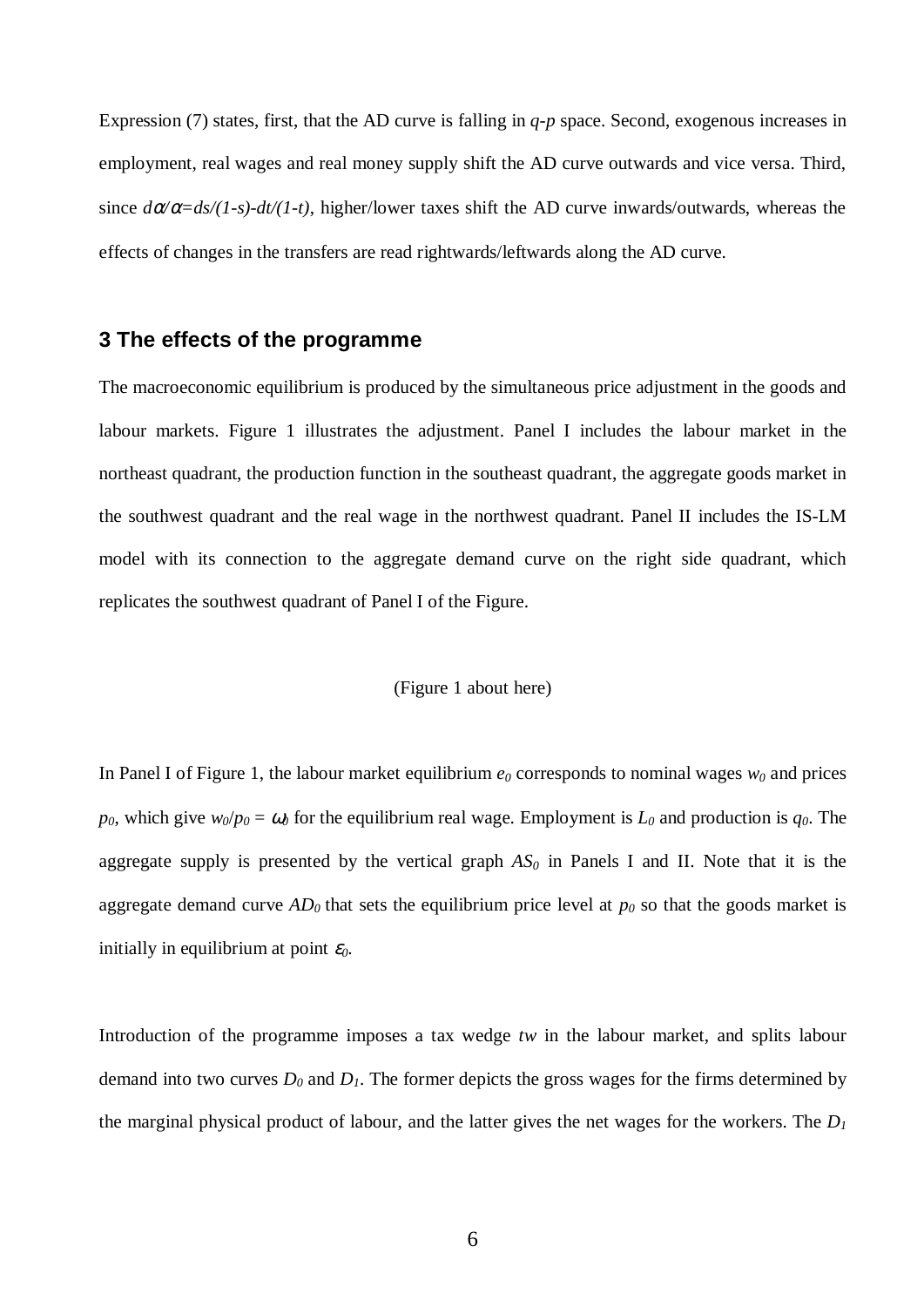curve is flatter than  $D_0$  because the tax wedge *tw* is a constant proportion of the available gross wages. Therefore, the tax wedge becomes narrower in absolute terms as *L* increases.

The new market equilibrium depends on the reaction of labour supply. Start with the short-term case of an utterly unfair programme with  $t>0$ ,  $s=0$  and  $\alpha=1$ -t. This can also be called the case of *pure taxation*. As consumer prices remain unchanged, labour supply is not affected. The tax wedge makes labour supply be determined at *e1* and labour demand at *e2* in Panel I of Figure 1. The gross nominal wage rises to  $w_1$  and the net wage falls to  $w_2$ . Prices being  $p_0$  for both firms and workers, the firms' real wage rises to  $\omega_l$  and the workers' real wage falls to  $\overline{\omega}_l$ . In consequence, employment falls to  $L_1$  and production to  $q_1$ . The aggregate supply curve  $AS_1$  is horizontal (or Keynesian) in shape. On the demand side, taxation shifts the IS and AD curves inwards to  $IS<sub>1</sub>$  and  $AD<sub>1</sub>$ . The IS-LM equilibrium shifts from  $E_0$  to  $E_1$  and the interest rate falls from  $r_0$  to  $r_1$  due to the fall in consumption demand caused by taxation. The goods market equilibrium shifts consequently to  $\varepsilon_l$ .

For another polar case, assume that the tax payments are fully compensated,  $s=t$ , so that the programme is actually fair,  $\alpha=1$ . Therefore, the real wage of the workers remains unaltered at  $\omega_0$ . Taxation makes the labour demand curve shift inwards to  $D<sub>l</sub>$ , and the fall in prices shifts the labour supply curve outwards to  $S<sub>1</sub>$ . The new labour supply equilibrium is at  $e<sub>0</sub>$ <sup>'</sup> horizontally below the demand equilibrium *e0* separated by the tax wedge. Employment and production remain at *L0* and  $q<sub>0</sub>$ . The aggregate supply curve  $AS<sub>0</sub>$  being of classical shape, the fall in the consumer prices from  $p<sub>0</sub>$ to  $p_1$  causes the goods market equilibrium to slide along the aggregate demand curve  $AD_1$  from  $\varepsilon_1$  to  $\varepsilon$ <sub>2</sub>. The fall in consumer prices shifts the LM curve outwards from  $LM_0$  to  $LM_1$ . The money needed in purchases of private goods is reduced by the share of public provision. The equilibrium is at  $E_2$ and the nominal interest rate falls to *r2*. The real interest rate remains unchanged.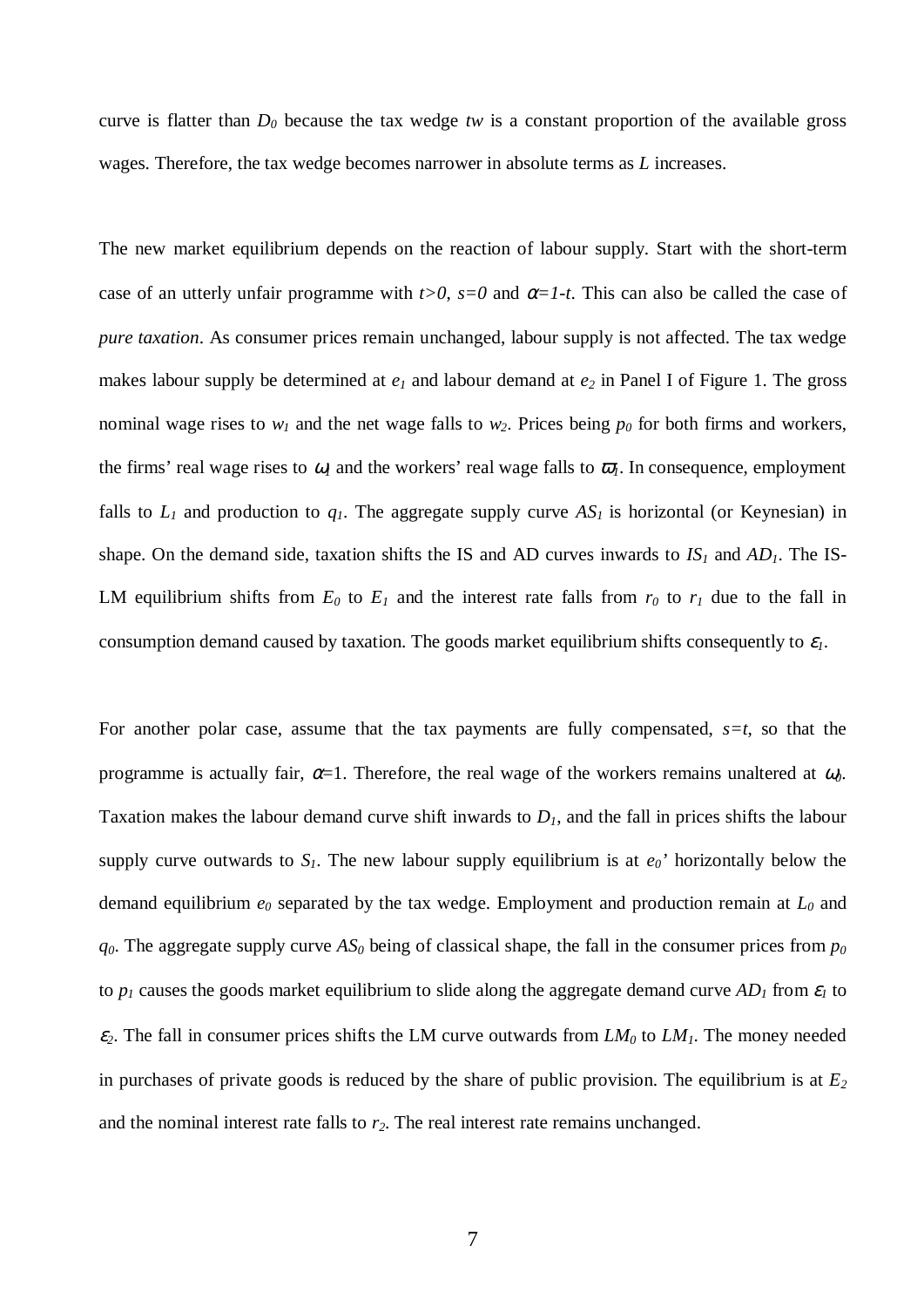Between the upper polar cases of Figure 1 is the case of an unfair programme with partial repayments,  $0 < \alpha < 1$ . Supposing that the workers perceive a partial fall in consumer prices, say from *p0* to *p2*, they are induced to work less than under a fair system, but more than under pure taxation. Their labour supply curve thus settles at  $S_2$  implying that the real wage is  $\bar{\omega}_2$  for workers and  $\omega_2$  for firms. As a result, employment is  $L_2$ , and production is  $q_2$ . Viewed from the supply side, the  $q_2$ - $p_2$ combination shows that the aggregate supply curve *AS2* has turned upward sloping. The corresponding goods market equilibrium is at  $\varepsilon_3$ , the intersection of the  $AS_2$  and  $AD_1$  curves. The IS-LM equilibrium is at  $E_3$ , and the equilibrium interest rate is  $r_3$ . The AEH interpretation of the model says that the workers gradually adapt to the fair programme. If the programme is actually fair so that the tax revenue is not used to promote other policy goals or to cover transaction costs and inefficiencies, the workers receive new information of the transfers and change their perceptions of the repayment rate of the programme. The path to the long-term solution can be described by the gradual turn of the AS curve from horizontal to vertical position. In the long run, labour supply and production converge to *L0* and *q0*, respectively.

The long-term solution of the fair programme is efficient. The tax revenue collected by the programme is measured by the area  $w_0$ ' $w_0e_0e_0$ ' in the northeast quadrant and the equivalent value of public provision is measured by the area  $\varepsilon_0 p_0 p_1 \varepsilon_2$  in the southwest quadrant in Panel I of Figure 1. The local economy remains unchanged in real terms. On the other end, the short-term case of pure taxation is inefficient, because employment, production and welfare are all distorted. The excess burden of the tax is given by the formula  $EB = 0.5\eta wLt^2$ , where  $\eta = w dL/Ldw$  is the wage elasticity of labour supply, and it is measured by the area  $e_I e_0 e_0$ ' in the northeast quadrant of Panel I. The tax revenue is  $w_2w_1e_2e_1$ , which may be smaller or larger than  $w_0'w_0e_0e_0'$  of the fair programme because the tax wedge becomes broader although the tax base erodes. Between the polar cases, under the adjustment path, the excess burden is mitigated until it falls to zero in the long term optimum.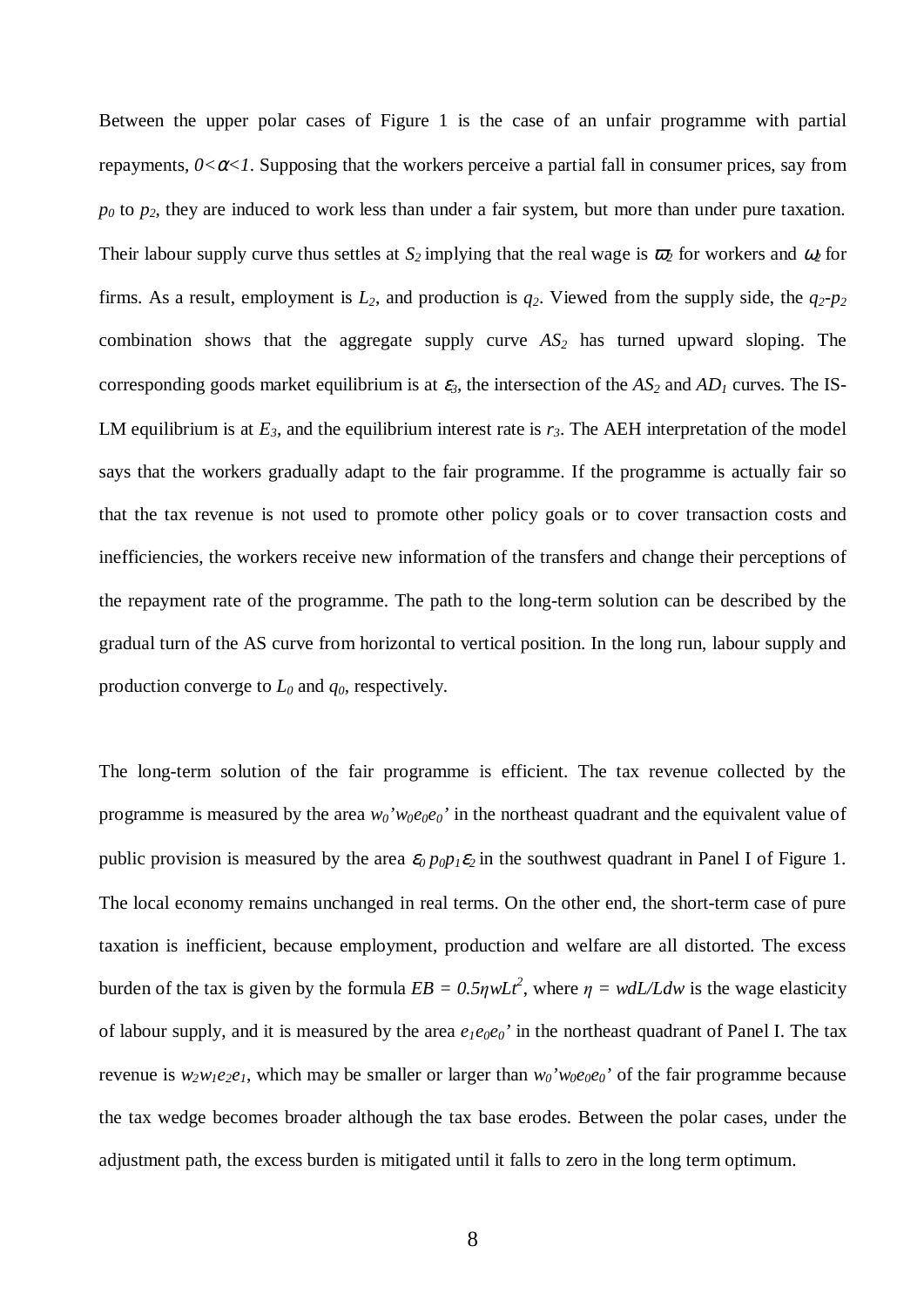## **4 The effects of migration**

Assume that the local fixed capital stock is immobile and that there is no trade between localities, but allow for labour migration in response to inter-locality differences in real wages. Assume that people are perfectly aware of possible real wage differentials and that migration is costless. Assume also that the locality is of atomistic size so that migration does not change the circumstances in the competitive total-economy labour market.

Start again from the pre-policy market equilibrium, and assume that the local real wage is initially equal to that in the rest of the economy,  $w_0/p_0 = \omega_0^*$ . The effects of the introduction of the local taxtransfer programme under the constraint of free migration are examined in Figure 2. The IS-LM model is ignored for simplicity.

#### (Figure 2 about here)

In Figure 2, the initial labour market equilibrium is  $e_0$  and the goods market equilibrium is  $\varepsilon_0$ . In the very short run (*pure taxation, t*>0, *s*=0), as the policy splits the labour demand curve to  $D_0$  and  $D_1$ in the north-east quadrant, the workers perceive a fall in real wages to  $\bar{\omega}_l$ . Since they can now be employed elsewhere for the constant real wage  $\omega_0$ <sup>\*</sup>, the result is emigration. Reading at  $p_0w_0$ emigration amounts to  $L_0 - L_2$ , which equals the distance between points  $e_0$  and  $e_1$ ' at  $w_0$ . Local employment falls to *L2*, and production falls to *q2* along the Keynesian *AS1* curve. Because of the exogenous shock in employment, the aggregate demand curve shifts to *AD2*. The shift of the curve (beyond  $AD_I$ ) is fostered by the emigration effect. The goods market equilibrium is at  $\varepsilon_3$  for the unchanged consumer price level  $p_0$ . The local nominal wage paid by the employers rises to  $w_0$ <sup>'</sup> so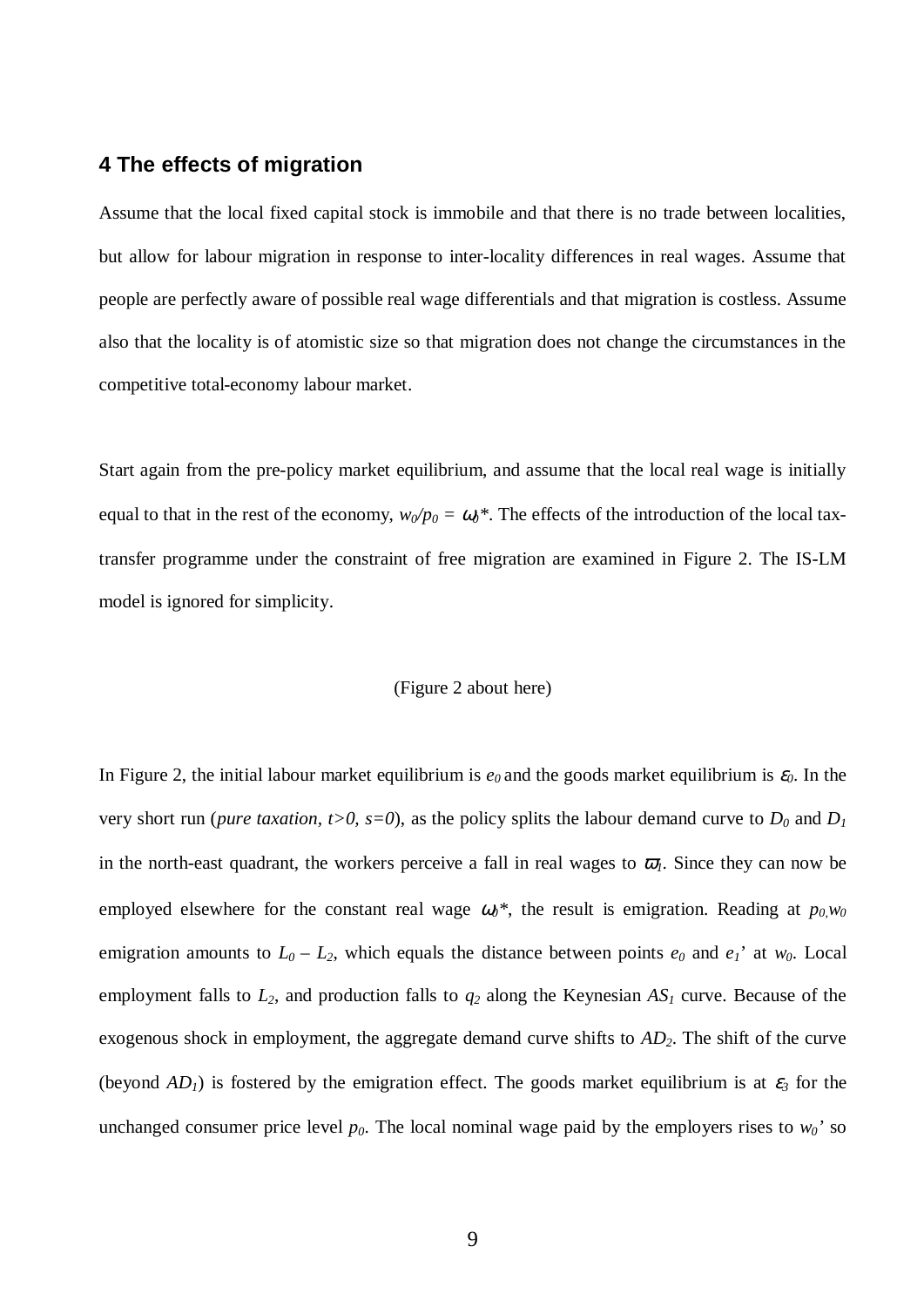that their real wage rises to  $\omega_l$ , but the workers' real wage is equalized to  $\omega_l$ <sup>\*</sup> so that the short-term equilibrium is stable in front of migration.

At this point, turn to the other extreme end, the long run case of a *fair programme, t=s,*  $\alpha=1$ *.* Suppose that, in the above short-term equilibrium, the transfers are instantly anticipated correctly so that the consumer prices fall from  $p_0$  straight to  $p_1$ . Recalling that migration has already restored the real wage  $\omega_0^*$ , the fall in prices improves the local real wage thus motivating immigration, which nullifies the previous emigration effect. On impact, the labour supply curve shifts back to  $S_0$  and the aggregate demand curve shifts to *AD1*. Furthermore, as the workers also respond to the price fall by increasing their labour supply, the market labour supply curve shifts further to *S1.* The labour market equilibrium shifts to  $e_0$ <sup>'</sup>, and the goods market equilibrium to  $\varepsilon_2$ . The tax revenue collected again equals the transfers received,  $w_0'w_0e_0e_0' = \varepsilon_0p_0p_1\varepsilon_2$ .

The AEH type adjustment path (*partial repayments,*  $\alpha \langle 1 \rangle$  goes between the upper polar cases. The workers correct their expectations about the prices step by step and adjust their labour supply within and between the local markets in response to the perceived changes in real wages. The result is that the adjustment gradually ends to the long-term equilibrium described above. Thus, the AS curve turns counter-clockwise from horizontal to vertical position and the AD curve shifts from *AD<sup>2</sup>* to *AD*<sup>1</sup> so that the goods market equilibrium slides from  $\varepsilon_3$  to  $\varepsilon_2$  in Figure 2. The final outcome is the same as in the previous case but the path involves temporary movements of labour.

The welfare effects of the programme are evident from Figure 2. In the very short term, as the labour supply curve shifts backwards to  $S_0'$  due to migration, the area of the local excess burden is now  $e_1$ ' $e_0$ " $e_0$ ', which is clearly bigger than  $e_1e_0e_0$ ' without migration. It must be recalled, however, that the lower part of the triangle  $e_1$ ' $e_0e_0$ ' is not lost since it is carried with the emigrants to be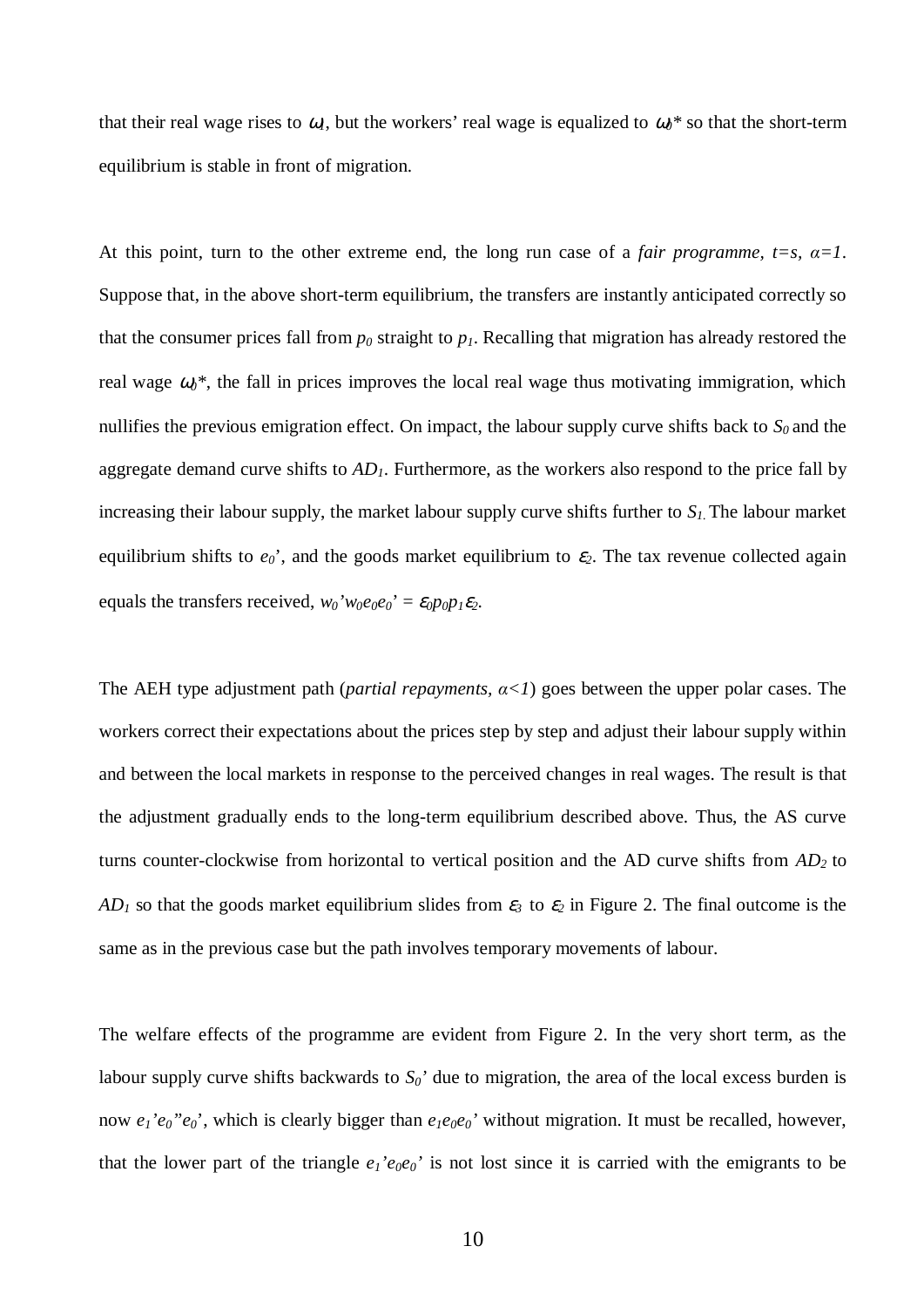experienced elsewhere in the total economy so that the net loss is  $e_1$ ' $e_0$ " $e_0$ , which still is bigger than  $e_1e_0e_0$ '. The effect on the tax revenue remains again ambiguous, since it cannot be said if  $w_0w_1'e_3e'$ is bigger or smaller than  $w_2w_1e_2e_1$  or  $w_0'w_0e_0e_0'$ .

Migration enforces the local welfare losses in the short term. As the adaptation to the true nature of the programme goes on, the welfare loss is again mitigated until it falls to zero in the long term. The long-term optimum of the fair programme is efficient because the local economy remains unchanged in real terms even with free migration.

## **5 Conclusions**

The paper takes an aggregate view on public provision by applying a Neo-Keynesian macroeconomic model. The income and expenditure sides of a local policy programme are treated simultaneously and the welfare effects of fair and unfair programmes are compared with and without migration. The AEH interpretation of the model puts the focus of the analysis on the adjustment path from the introduction of the programme to its full maturity.

In general, the analysis describes what happens to the local economy if it is partly 'socialized' so that a part of the consumption demand is served publicly against the tax payments. The tax wedge in the labour market can be interpreted as the share of public labour and the corresponding price wedge on the goods market can be interpreted as the share of public goods from total production.

The effects of the policy programme depend on whether the scheme is fair or unfair, which again depends on if the tax payments are fully compensated or not. A fair and correctly perceived policy programme does not affect local welfare and migration and it is thus efficient. A fair system leaves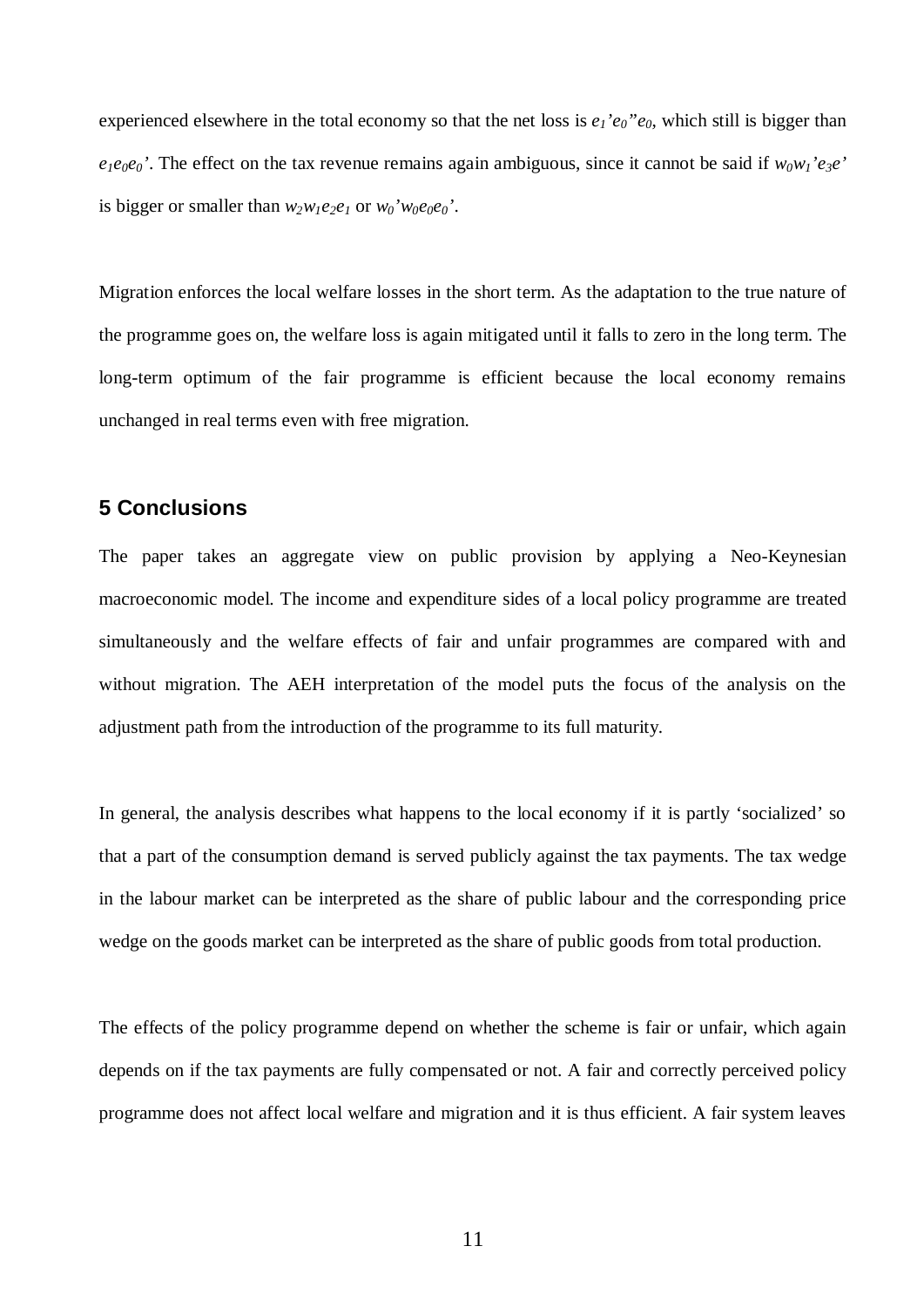the local real wage unchanged having no effects on inter-locality welfare comparisons. The result holds in a perfect foresight type world, around a market solution that is long-term in nature.

Even an actually fair policy programme may be anticipated sub-fair in the short term, during the AEH type adaptation of the expectations concerning the nature of the programme. Sub-fair programmes have short-term effects that cause inefficiency as such and they also encourage migration. An important finding is that the migration effect boosts the excess burden – a programme is more inefficient in the presence of free migration than without it.

The distortion is the stronger the farther away the short-term equilibrium is from the long-term equilibrium. A pure tax system with no (anticipated) repayments quite intuitively has the strongest welfare effect both without and with migration and even partial(ly anticipated) repayments from the system undermine emigration. New programmes may markedly increase migration, but the effect is eventually mitigated, and the long-term effect converges to the zero effect of a fair programme

The general conclusion is that if the local policy does not change the real economic conditions in the long run, the policies may well differ between localities. The conclusion of course necessitates that there are no inter-locality externalities, and that administrative costs, inefficient conduct of the program etc. do not press the repayment rate below one-to-one. The concept of a fair program may be simplistic in practice, because policy programmes often are intentionally unfair due to the policy goals. Still, there is good reason to believe that the effects of non-redistributive programmes on welfare ad migration are quite insignificant. Free migration thus does not automatically lead to policy equalisation between localities, and tax competition does not necessarily accelerate a race-tothe-bottom of local public expenditures.

12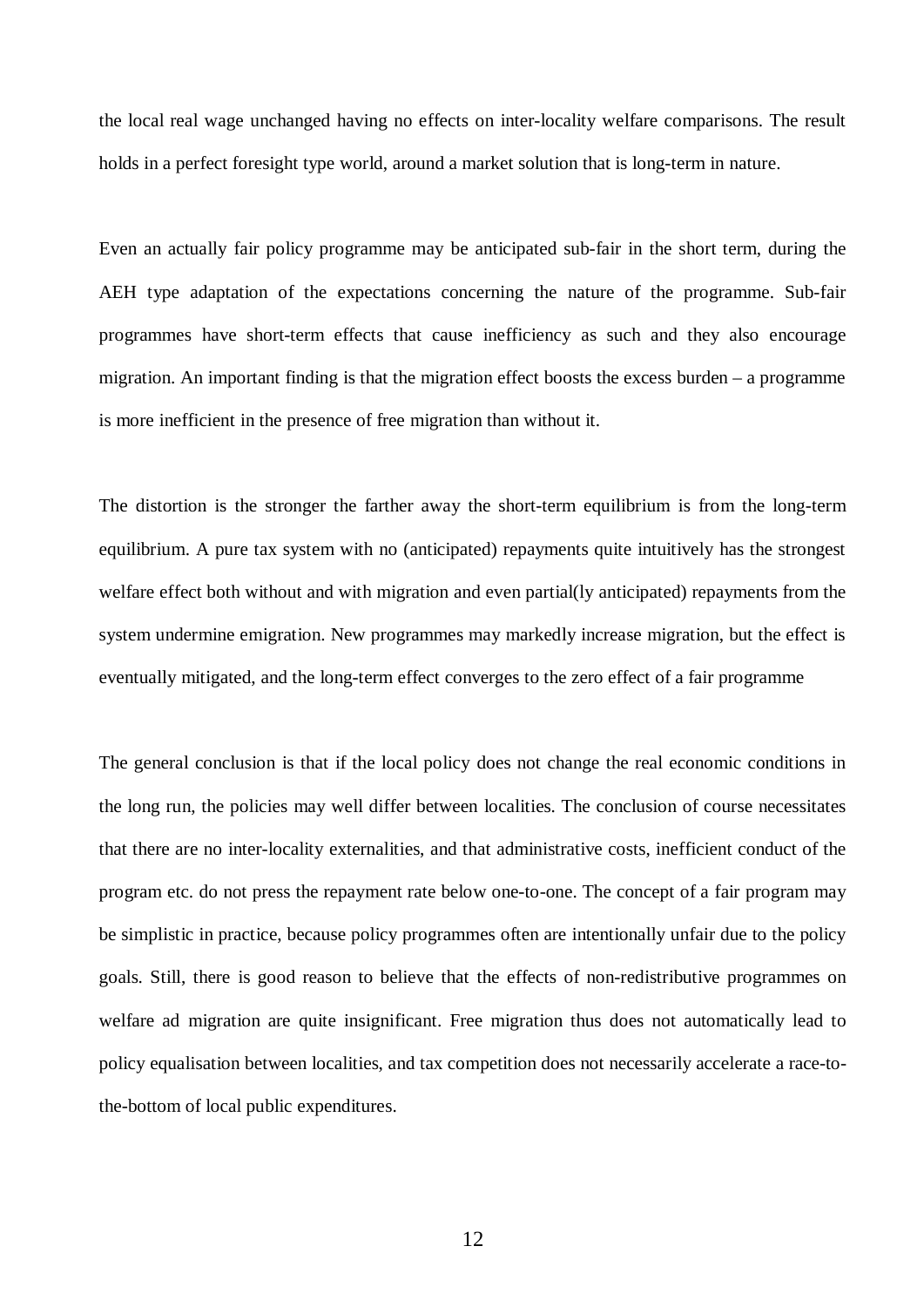## **References:**

- Brown, C. and P. Jackson (1978): *Public Sector Economics.* Oxford: Martin Robertson & C. Ltd.
- Burda, M. and C. Wyplosz (1997): *Macroeconomics. A European Text.* Oxford: Oxford University Press.
- Cullis J. and P. Jones (1998): *Public Finance and Public Choice*. Oxford: Oxford University Press.
- Fujita, M. (1989): *Urban Economic Theory. Land Use and City Size.* Cambridge: Cambridge University Press.
- Fujita, M. and J-F. Thisse (2002): *Economics of Agglomeration. Cities, Industrial Location, and Regional Growth.* Cambridge: Cambridge University Press.
- Heijdra, B. and F. van der Ploeg (2002): *Foundations of Modern Macroeconomics.* Oxford: Oxford University Press.
- Laurila, H. (2004): General Equilibrium Elaboration of the Classic Model of Migration. *Tampere Economic Working Papers, Net Series*, No. 35, December 2004.
- Wilson, J. (1999): Theories of Tax Competition. *National Tax Journal*, 52, no.2, 269-305.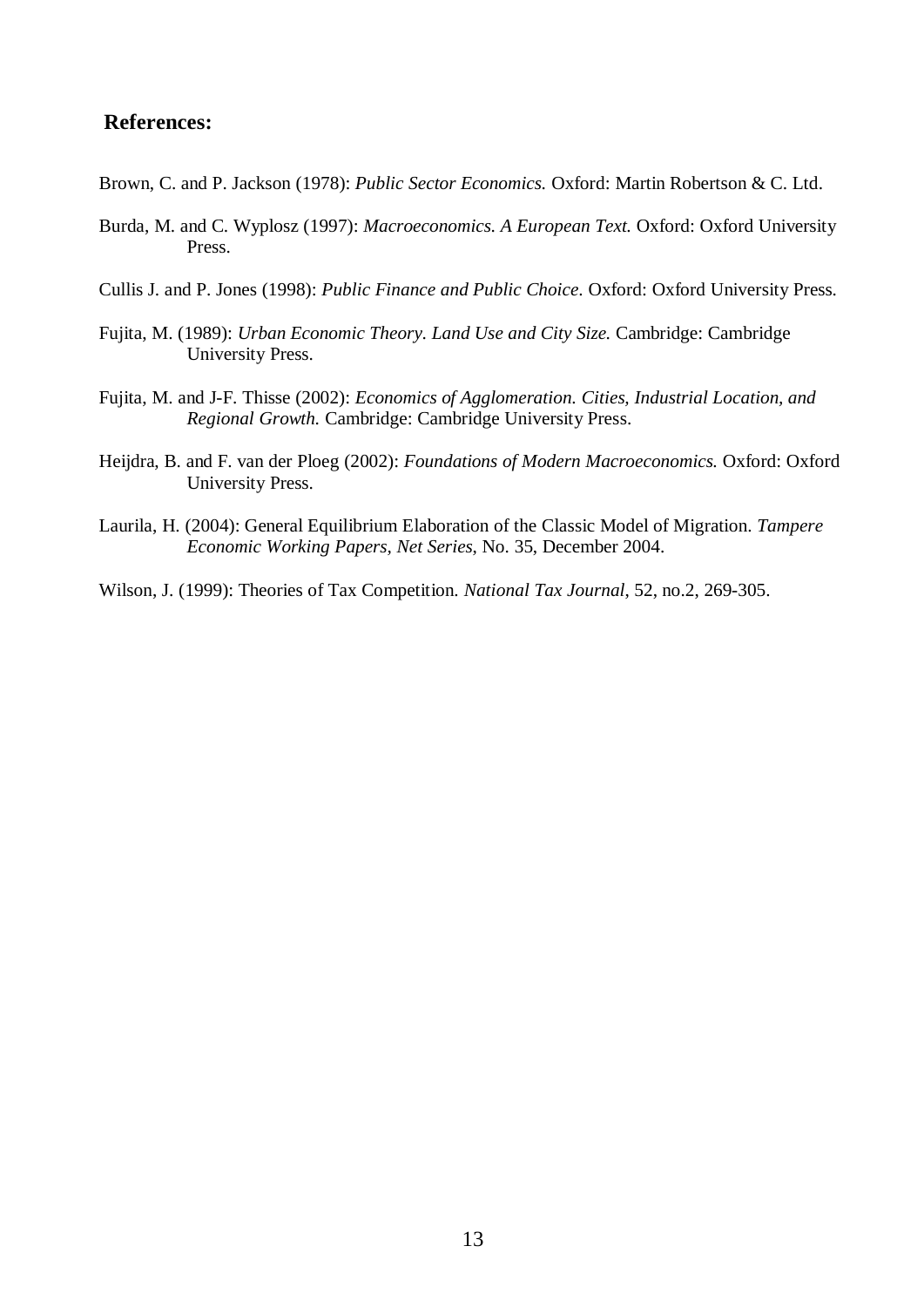